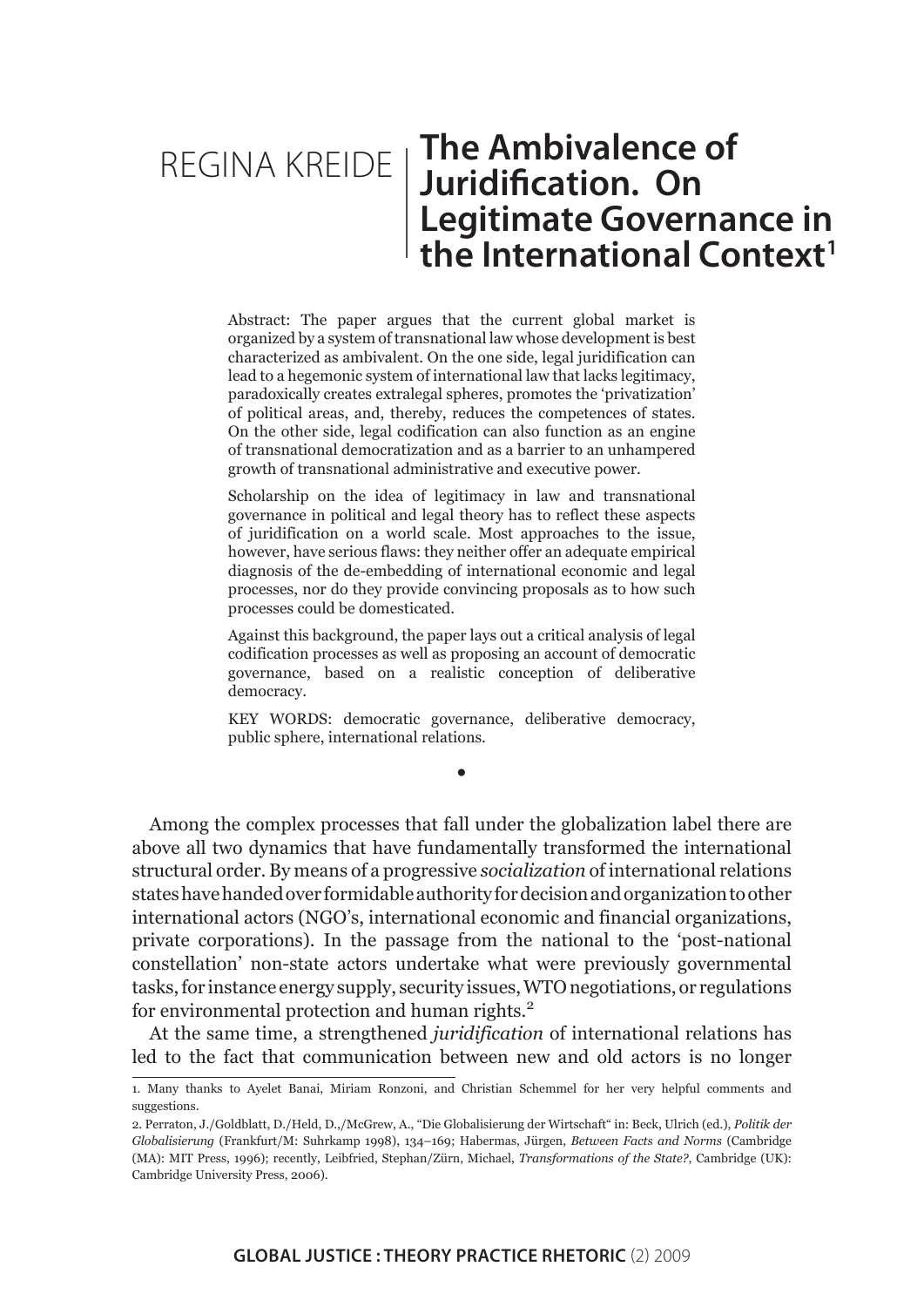primarily characterized by informal, diplomatic relations, but proceeds along legally formalized tracks. These can be understood as an expansion in terms of content and as a proceduralization of infrastructure according to international law. Procedural regulations can be found not only for the security domain, but also for the economic, cultural and social domains.3 Both processes decisively shape governance beyond the nation state and contribute significantly to the development of transnational governing institutions. Following Renate Mayntz's definition, I characterize governing institutions as the collective, non-hierarchical regulations for societal states of affairs that serve to establish a political order.<sup>4</sup>

Virtually impossible to overlook, however, are the '*dysfunctionalities*' that emerge as a consequence of juridification and that have far-reaching negative effects on the socialization of the citizens. They range from the generation of hegemonic, democratically deficient legislation, to its deformalization and a lack of separation of powers in a multi-leveled system, to the disempowerment of politics and the exclusion of a great part of the global population from access to money, knowledge, power, and judicial outlets for grievances.

The long-neglected and extremely controversial question regarding the legitimacy of transnational governing institutions emerges more pressing than ever. What normative demands must transnational governance comply with? And when is transnational law legitimate? Many theorists agrees that the normative demands, as we understand them to be self-evident for the democratic nation state, are too optimistic. The democratic participation of citizens in transnational negotiations and other law-making forums, and also the need to limit administrative and executive power, are considered to be either completely utopian or normatively undesirable.<sup>5</sup> On the other hand, the problems that originate with the nonhierarchical coordination of function-specific domains are not banal and make a watering down of legitimizing needs appear quite questionable.

 In what follows I shall propose a conception of legitimacy for transnational governance that must be measured against the problems appearing in the course of juridification-problems that are still to be sketched out. The conception of 'democratic governance' advocated here against skeptics connects deliberation with democratic elements and public spheres with an institutionalized praxis of justification. This happens in a way that saves the project from falling prey to the 'powerlessness of the ought'; but endows it with normative and empirical advantages over other formulations. The legitimacy of democratic governance thereby arises from a coupling of deliberation and democratic elements. Naturally,

<sup>3.</sup> Abbott, Kenneth W./Keohane, Robert O./Moravcsik, Andrew/Slaughter, Anne-Marie/Snidal, Duncan "The Concept of Legalization", in: *International Organization*, 54 (2000), 401–419.

<sup>4.</sup> Mayntz, Renate, "Governance im modernen Staat", in: Benz, Arthur (ed.), *Governance – Regieren in komplexen Regelsystemen* (Wiesbaden: VS Verlag für Sozialwissenschaften, 2004), 65–76.

<sup>5.</sup> Moravcsik, Andrew, "Is There a Democratic Deficit in World Politics?", in: *Government and Opposition*, 39 (2004), 336–363, among others, is skeptical regarding democratic forms of transnational government. He measures the EU against 'real world standards' and thus can discern no democracy deficit. Outside of the EU region he barely sees any possibilities for the realization of transnational democracy. Allen Buchanan and Robert O. Keohane are also sceptical (Buchanan, Allen/Keohane, Robert O., "The Legitimacy of Global Governance", Ethics and International Affairs 20 (2006), 4-37. They invoke missing social and political conditions.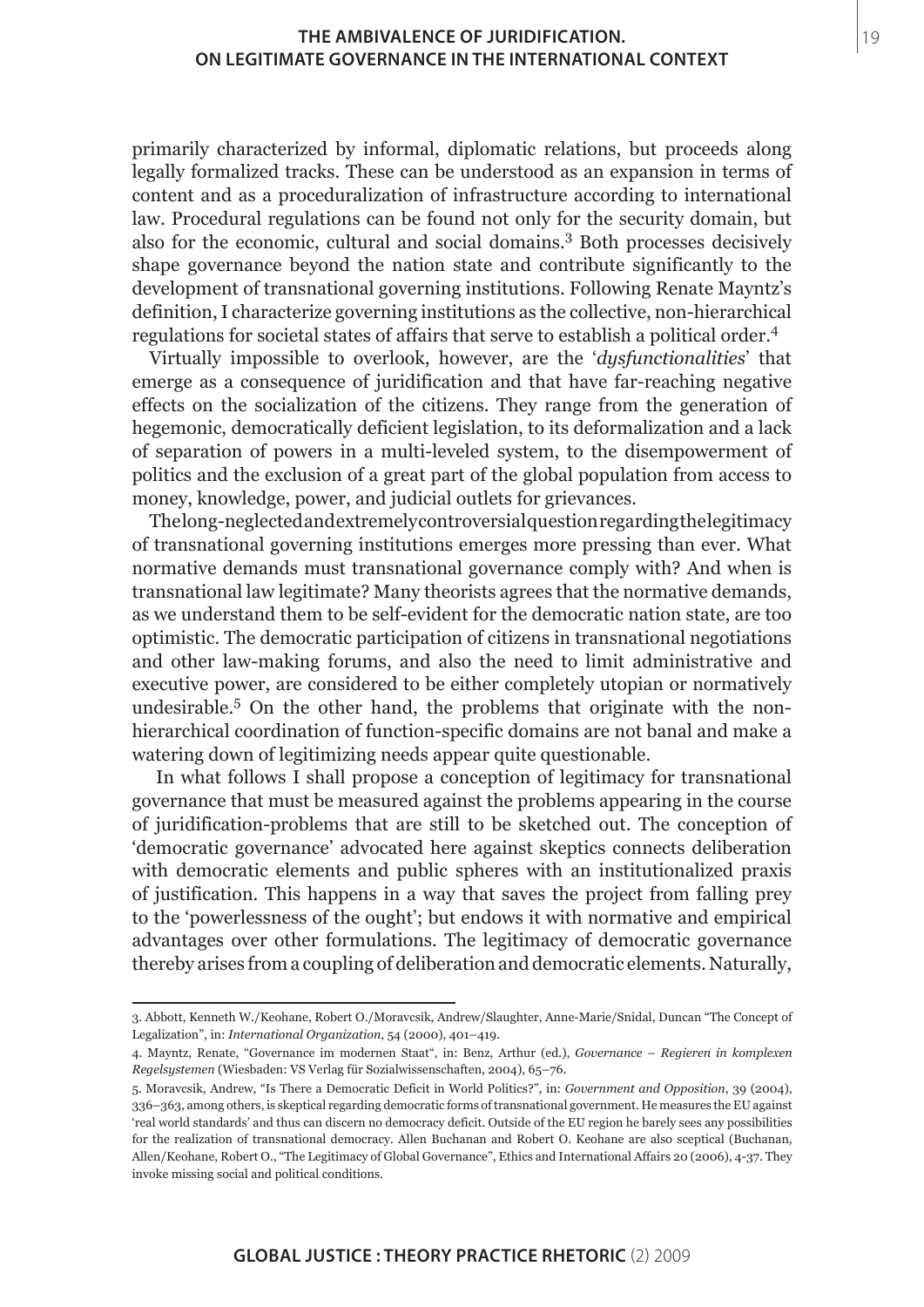what is being offered here is not only a description of existing relations, but also an argument in favor of an ideal that already looms in an institutional context; and the argument develops incentives for the further realization of this ideal.

Firstly, I will present which developments of a global society have been considerably transformed by transnational rule-setting and implementation, and which legitimacy deficits have arisen thereby. They concern democratic lawmaking under conditions of a plural system of law, the dialectic of juridification and de-juridification, and the de-politicization of international relations (1). Secondly, I shall advocate a conception of legitimacy against critics, characterized by three features: it is based on decentrally organized forums of deliberation, on democratic equivalents of transnational governance and on public spheres, which have the potential for a critique of the negative consequences of functional juridification in the global society. This shows that the conception developed here does not remain in the cocoon of a mere normative demand (2). I conclude that the implementation of these forms of transnational governance is already supported by an institutionalized praxis of reciprocal justification.

## **1. Problems of Juridification**

Juridification processes are ambivalent. On the one hand, they can be understood as an indication of a formal shifting of sovereignty to a supranational plane. Seen from this perspective, they could pave the way for a legitimate and efficient form of 'global governance', that is, for a structure of governance that goes beyond the nation state and aims at the formation of transnational systems of law, to the point of reaching a global constitution. On the other hand, processes of juridification produce anomic internal and transnational conditions. I will discuss the three most important ones: 1. the fragmentation of a unitary law into plural systems of law and the associated de-democratization ; 2. the dialectic between juridification and de-juridification; 3. the de-politicization of international relations. All of these specify the conditions that a critical confrontation with the demands of legitimacy directed at transnational governance must consider. They pose the question how the gaps in legitimacy caused by the shifting of what previously were nation state government tasks towards international organizations and networks could be mended.

## *1.1. De-democratization*

The international system of law, based on the inner-societal functional differentiation, has long ago already become pluralized concerning domains,<sup>6</sup> which has led to the development of hegemonic international structures of law. This seems to be a paradoxical assertion, for one could think that a functional pluralization of law displaces the existent constellations of power in favor of previously less powerful actors. However, this is not the case at all. Rather a development, labeled here 'de-democratization', is portrayed. This does not mean that there were peculiar forms of transnational democratization before, which now disappear. De-democratization refers to the fact that, with the fragmentation

<sup>6.</sup> Koskenniemi, Martti, *The Gentle Civilizer of Nations* (Cambridge (UK): Cambridge University Press, 2004).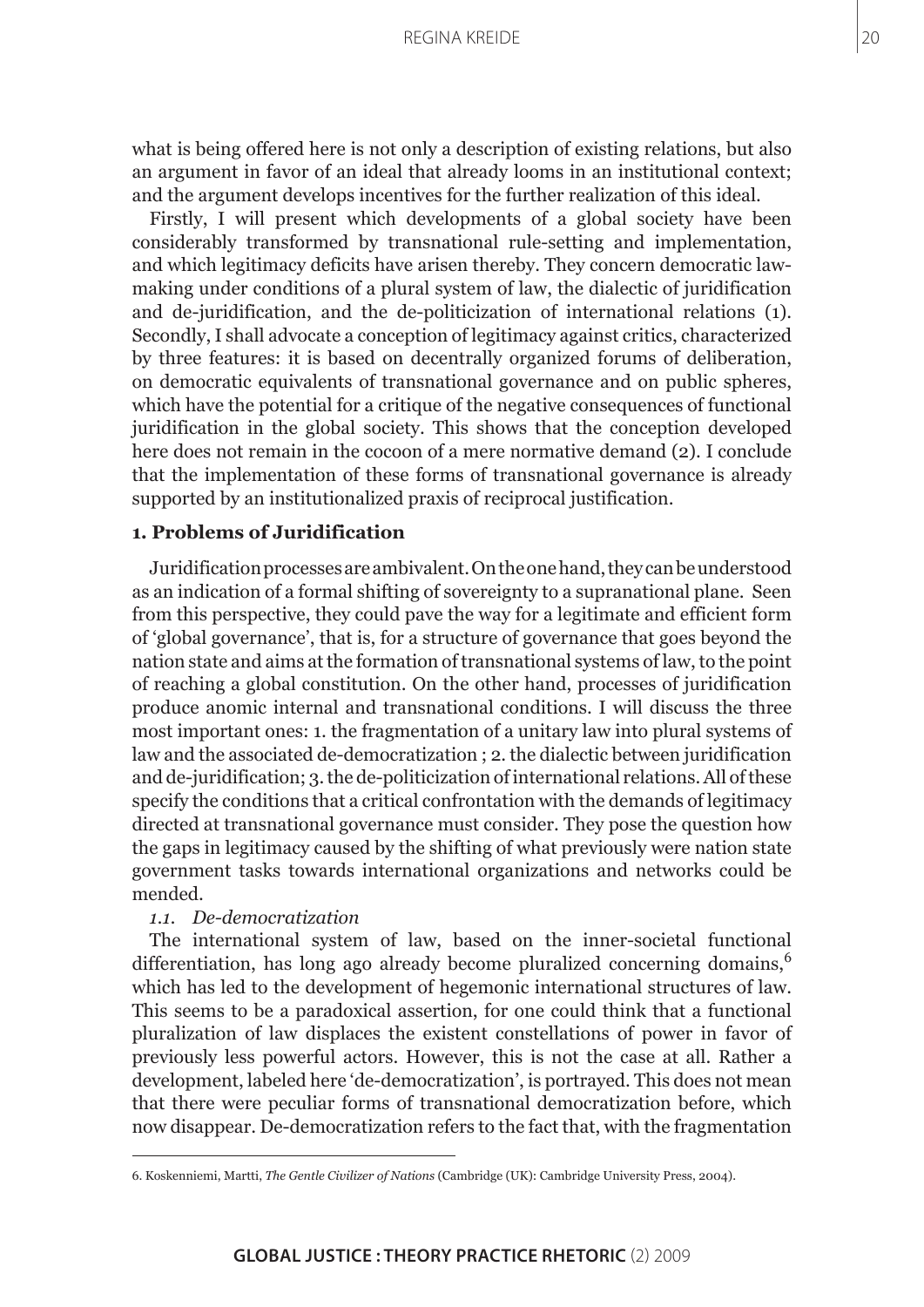of unitary law, the realization of transnational democratization and possible strengthening of earlier already powerless actors is thwarted. I would like to clarify this by explaining three aspects of this process.

*Inequality*. As soon as in addition to a central law-giver there are further legislating bodies that operate in different transnational domains of law, and on different local, regional, national, international and transnational planes, the one system of law disintegrates into a myriad of systems of norms. With it, the structure of a hierarchically gradated order of primary and secondary norms that possess their unifying basis in a fundamental norm disintegrates.<sup>7</sup> The *fact of the pluralism of law*, following Klaus Günther, upsets the familiar principle of equal treatment for equal cases, since it undermines the possibility of relating to one sole system of norms equally valid for all legal entities. In this way it opens up maximum maneuvering room for a legal interpretation that relies on power.

*Incongruence between the authors of law and its subjects.* In addition, it is considered a historical accomplishment that in the production of primary and secondary norms or in the practice concerning norms within a democratic constitutional state, there is no domain deprived of the citizens' norm-giving activities. However, this is precisely presently the case on the transnational plane. Whereas in the democratic constitutional state political autonomy ensured societal inclusion side by side with the protection of private autonomy, the congruence between authors of the law and its subjects is dissolved through the plurality of systems of law. And whereas international organizations, such as the World Trade Organization (WTO), the World Bank, the International Monetary Fund (IMF), and even the EU by representing the interests of their member states represent at least indirectly the will of their citizens, this does not apply to non-state actors such as transnational corporations and non-governmental organizations (NGO's). International law―for example the *Lex mercatoria*―appears as hegemonic law, that is, as law that lays hands on nation state matters without adequate and direct representation of all interests involved.

*Confrontation between law-making and law-enforcement.* Finally, lawmaking and law-enforcement have already come asunder in the international accrual of rights. This can be seen particularly clearly in United Nations law and also at the EU level, for instance, in the direct effects of European law on the law of the individual member states. A particularly clear example of this is the priority of European over national law in cases of conflict.<sup>8</sup> Here, there obviously exists a gulf between law-enforcement of substantial norms and a procedural juridification only slowly catching up, which cannot be bridged without the will of the politically powerful international actors.

## *1.2 De-Juridification*

Juridification admittedly possesses still more negative 'implications'. Some voices warn that a stronger 'privatization' of international relations could

<sup>7.</sup> Günther, Klaus, "Rechtspluralismus und universaler Code der Legalität", in: Günther, Klaus/Wingert, Lutz (eds.), *Die Öffentlichkeit der Vernunft und die Vernunft der Öffentlichkeit* (Frankfurt/M: Suhrkamp, 2001), 539–568, pp. 541.

<sup>8.</sup> Brunkhorst, Hauke, *Solidarity. From Civic Friendship to a Global Legal Community*, Cambridge (MA): MIT Press, 2005).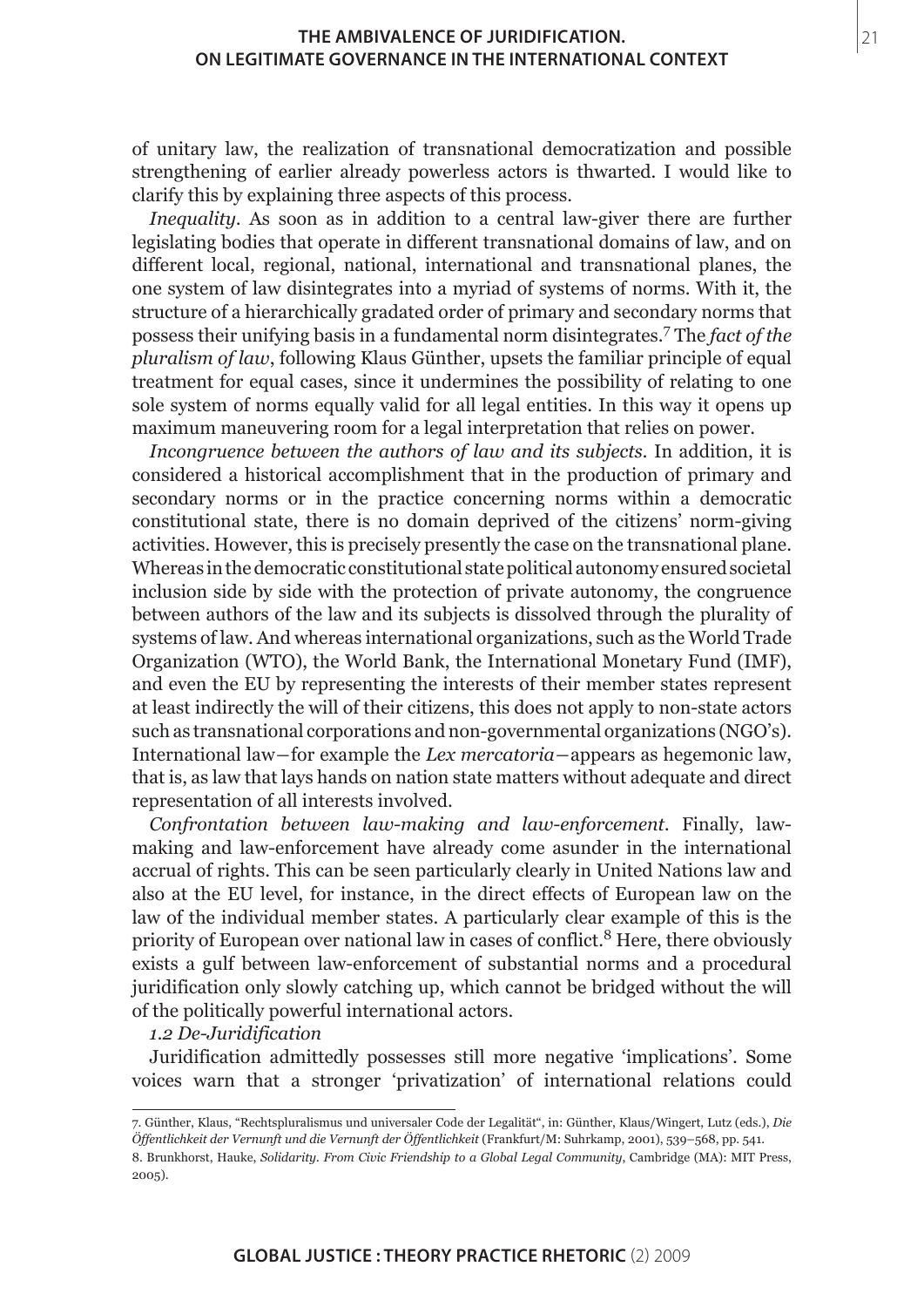amount to exactly the opposite of rules of law that are more binding: a subtle dejuridification and, therewith, conflicts. Here also, three aspects can be found.

*Deformalization*. The expansion of the law to content-undetermined and thereby deformalized private law spurs its arbitrary interpretation and political instrumentalization.<sup>9</sup> Its drivers are privatization processes in the domains of health, education, media, energy, security and the military, which lead to an 'unlimited self-empowerment' of the already powerful economic actors.<sup>10</sup>

*Missing separation of powers in a multi-level system.* This refers to the question how vertical legitimacy and control of the executive and judicial branches by the citizens can be guaranteed in a multi-plural system.<sup>11</sup> Numerous states worldwide succeed only with difficulty in establishing and maintaining a rule of law operating to some degree authoritatively and in a way that ensures peace. The internal rule of law, however, is an essential presupposition for the steering function and bindingness of. Contrary to the idea that in a 'system of global governance', there exists a sovereignty partition between cross-linked law-making structures and implementation structures, reference is frequently made to the danger that the separation of powers limiting authority in a multilevel system can no longer be sustained if a clear-cut attribution of responsibility is not possible. The functionally differentiated systems of law emphasize the decentralization of power. As a result, a momentum of its own develops that is difficult to control and completely exacerbated by the fencing in of the executive and the independence of the judicial.

*Exclusion*. However, de-juridification does not exclusively proceed in a lawimmanent manner, but is rather decisively bolstered by what Hauke Brunkhorst, following and updating a term coined by Jürgen Habermas, characterizes as 'colonization of the law through power and money'.12 Political power and the market enter into an alliance that, without being based on a *legal* acquisition of power, cuts across the functional differentiation between right and wrong, government and opposition, haves and have-nots.13 The exclusion of a great part of the global population from access to money, knowledge, power, and judicial outlets for grievances bears witness to the fact that the differences between exclusion and inclusion have become a determining measure for the description of juridification and de-juridification. These differences also raise the question how the completely excluded, those who cannot dispose of their labour power, and hence cannot even count on the reciprocal dependence of labor and capital, can be included in the system of law.

## *1.3. De-politicization.*

Lastly, questions of legitimacy are raised that have to do with the fact that the role of politics has changed in international relations. This can be accounted for

12. Brunkhorst (2005), p. 166.

<sup>9.</sup> Koskenniemi (2004).

<sup>10.</sup> Maus, Ingeborg, "Vom Nationalstaat zum Globalstaat oder: Der Nieder¬gang der Demokratie", in: Lutz-Bachmann, Matthias / Bohman, James (eds.), *Weltstaat oder Staatenwelt?*, Frankfurt/M.: Suhrkamp, 2002), 276–293, p. 255.

<sup>11.</sup> Maus (2002), Möllers, Christoph (2005), *Gewaltengliederung* (Tübingen: Mohr Siebeck, 2005).

<sup>13.</sup> *Ibid*.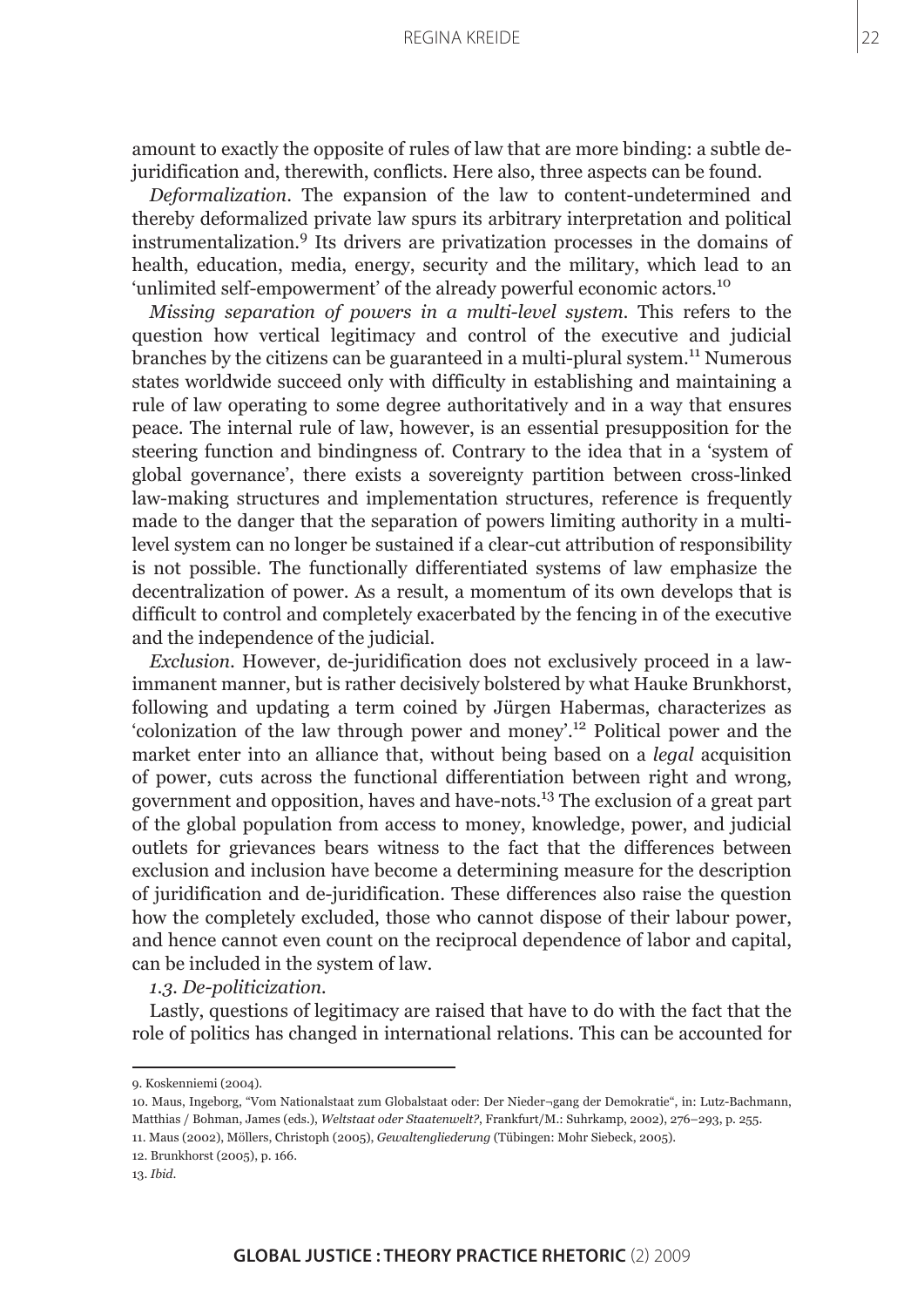through at least three tendencies towards de-politicization.

*The state between complete authority and loss of authority.* Political matters were for a long time societal conflicts whereby not only those who demanded the observance of 'liberal freedoms' counted. Ever since the canon was expanded to allocation of resources, equal opportunities for access to societal institutions, and protection of minorities, many societal conflicts revolve around these issues. All problems connected therewith seemed manageable through human action. This distinguished politics from natural catastrophes, which befall humans and to which they surrender without bearing responsibility for their occurrence. At present, there is a disjunction between the expectations towards politics and its real possibilities of intervention: politics is offered complete authority, but its alleged main actor, the state, has long surrendered powers (for instance, national control of capital flows, reduction of trade barriers) to international private actors, international organizations, and international government organizations, in order to confront domestic problems such as inflation and excessive debt.<sup>14</sup> One consequence is that an interventionist state has been transformed into a moderate state that defends the public interest in international negotiations against private actors.<sup>15</sup>

*Privatization*. In addition, politics withdraws from the public sphere and becomes an issue for commissions, think tanks, lobbying groups, and NGOs that are not transparent and make far-ranging decisions behind closed doors. Protection of the private interests of the citizens used to be central tenet of a liberal understanding of politics, whereas international politics increasingly moves away from this and becomes itself private. The already addressed privatization of whole domains of policies (health, senior care, energy, public transportation, etc.) deprives politics of significant possibilities of action. In addition, the transparency missing in decision-making processes complicates even further accountability for undesired consequences, the effects of which citizens must bear in the end.

*Loss of power through self-actualization of politics.* There existed initially a relation between the steering subject politics and the steering object society. Now this relation has drifted apart and revealed a paradox: politics has been loosened from its anchor in a national society in order to gain power vis-à-vis a globally operating economy.16 Without the connection to morality, law, and religion, to territorial borders and civic solidarity, politics self-actualizes in order to retain power, and thereby risks to lose it at the same time. Political representatives place decision-making authority in the hands of international organizations and other actors, who, following the logic proper to institutions, permanently obey only their own particular requirements. In this manner, politics obstructs precisely the steering capacities it seeks to exercise.

<sup>14.</sup> Mayntz, Renate/Scharpf, Fritz, "Politische Steuerung – Heute?", 2005, at: http://www.mpifg.de/pu/workpap/wp05- 1/wp05-1.html (last access on 1.9.2007).

<sup>15.</sup> Zumbansen, Peer, "The Conundrum of Corporate Social Responsibility: Reflections on the Changing Nature of Forms and States", in: Miller, Russell / Bratspies, Rebecca (eds.), *Transboundary Harms: Lessons from the Trail Smelter Arbitration*, Cambridge (UK: Cambridge University Press, 2006), 240–253.

<sup>16.</sup> Brunkhorst (2005), p. 119.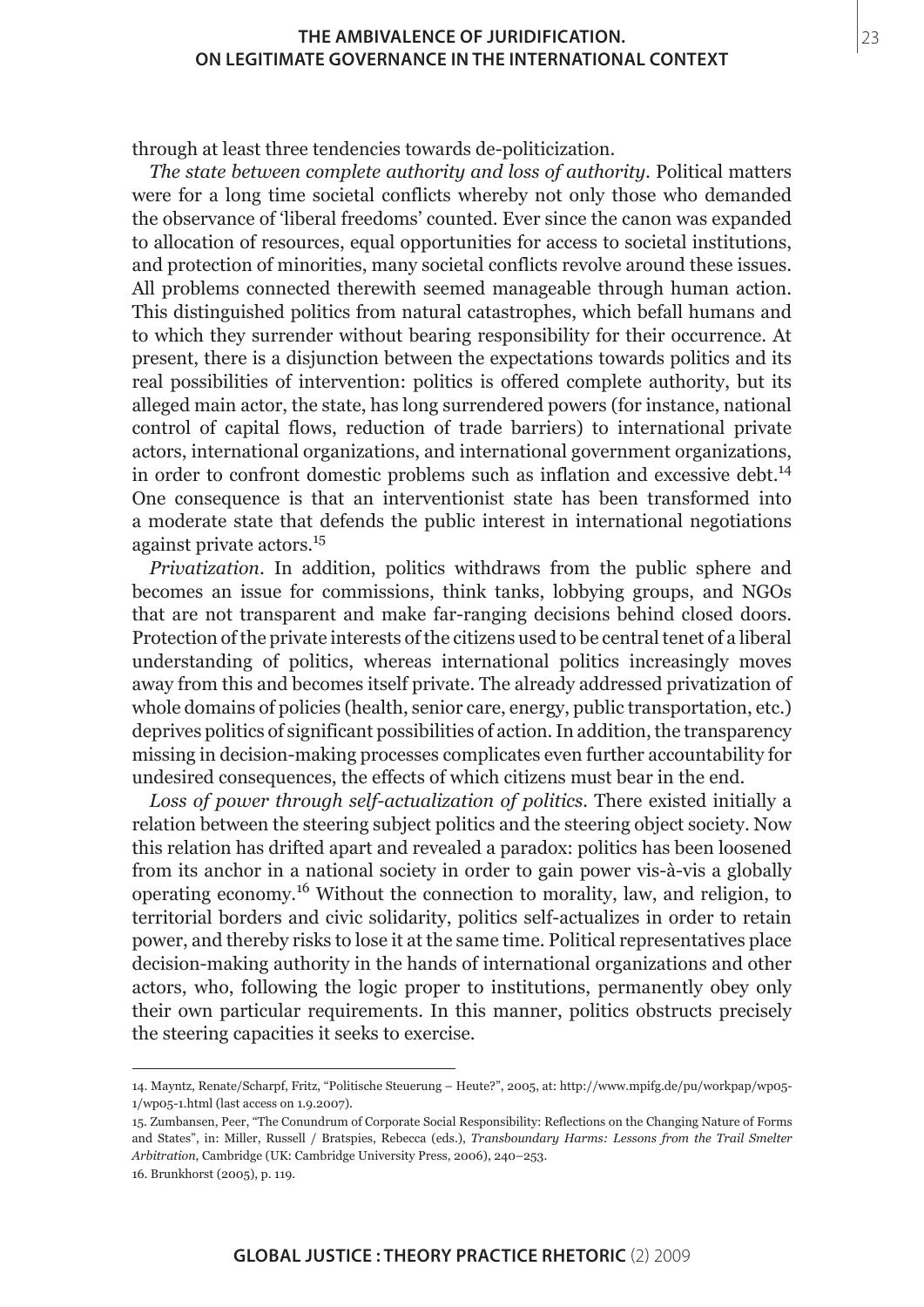This sketch of the implications inherent in juridification already prevents one from concluding that demands for the legitimacy of governing processes should be reduced. Rather, a conception of legitimacy must reflect these 'dysfunctionalities'. How would an adequate notion of legitimate governance look like?

## **2. Democratic Governance**

In what follows I will argue that the conception of legitimacy that I call 'democratic governance' is best prepared to deal with these problems, on the normative as well as the empirical level. I define 'democratic governance' as multilevel politics based on a system of institutions that are just, linked to one another, and accountable to one another and to those involved.17 By "institution", I do not refer to organizations such as the UN or the WTO, but rather to the rules of the game that coordinate our coexistence, even within organizations. This comprises norms, regulations, conventions and laws that already possess validity or will in the future be of significance for a specific community of law, be it national, regional or global.18 What is of particular interest here is the legitimacy of legally constituted institutions.

The ambivalent process of juridification, as I have laid out above, accelerates the exclusion of many from the political, and also the de-juridification and depoliticization of international politics. However, juridification can also be the *motor for democratization* and *work as a brake* on unhindered and growing administrative and executive power. For 'democratic governance', the legitimacy criteria for the assessment of this dichotomous process are supplied by the normative integration of the global society. These criteria claim to be already fixed components of normative socialization, and thereby to be able to count themselves as the outcome of a deliberative practice. Surely, an ideal is reflected in these criteria. Yet the present relations of power are reflected in the formulation of 'democratic governance' and it is clear that functional differentiation penetrates and transforms the socialization process. From the perspective of the global society the described 'dysfunctionalities' therefore arise. At the same time, however, this differentiation makes use of the 'porosity' of heterarchical, systematic integration and adds to the institutional points of intersection between global society and global system.

Global institutions, according to the thesis, are legitimate when there are good grounds for recognizing the authority of a rule of law or a system of laws. From a normative perspective this means that laws should justly regulate our coexistence in a determinate domain. From an empirical point of view these regulations are legitimate when it is not only asserted that they would be valid, but when they also actually obtain a widespread acceptance and it could be stated that they hold for most of us.

This still very vague definition of the legitimacy of global institutions needs to be made more concrete. More precisely put, global institutions are legitimate when they satisfy at least *three demands*, which I will discuss in more detail: 24

<sup>17. &</sup>quot;Democratic governance" is linked to a 'global domestic politics without global government' (Habermas). It sets its sights on the future.

<sup>18.</sup> Pogge, Thomas, *World Poverty and Human Rights*, (Cambridge (UK): Polity Press, 2002), p. 170.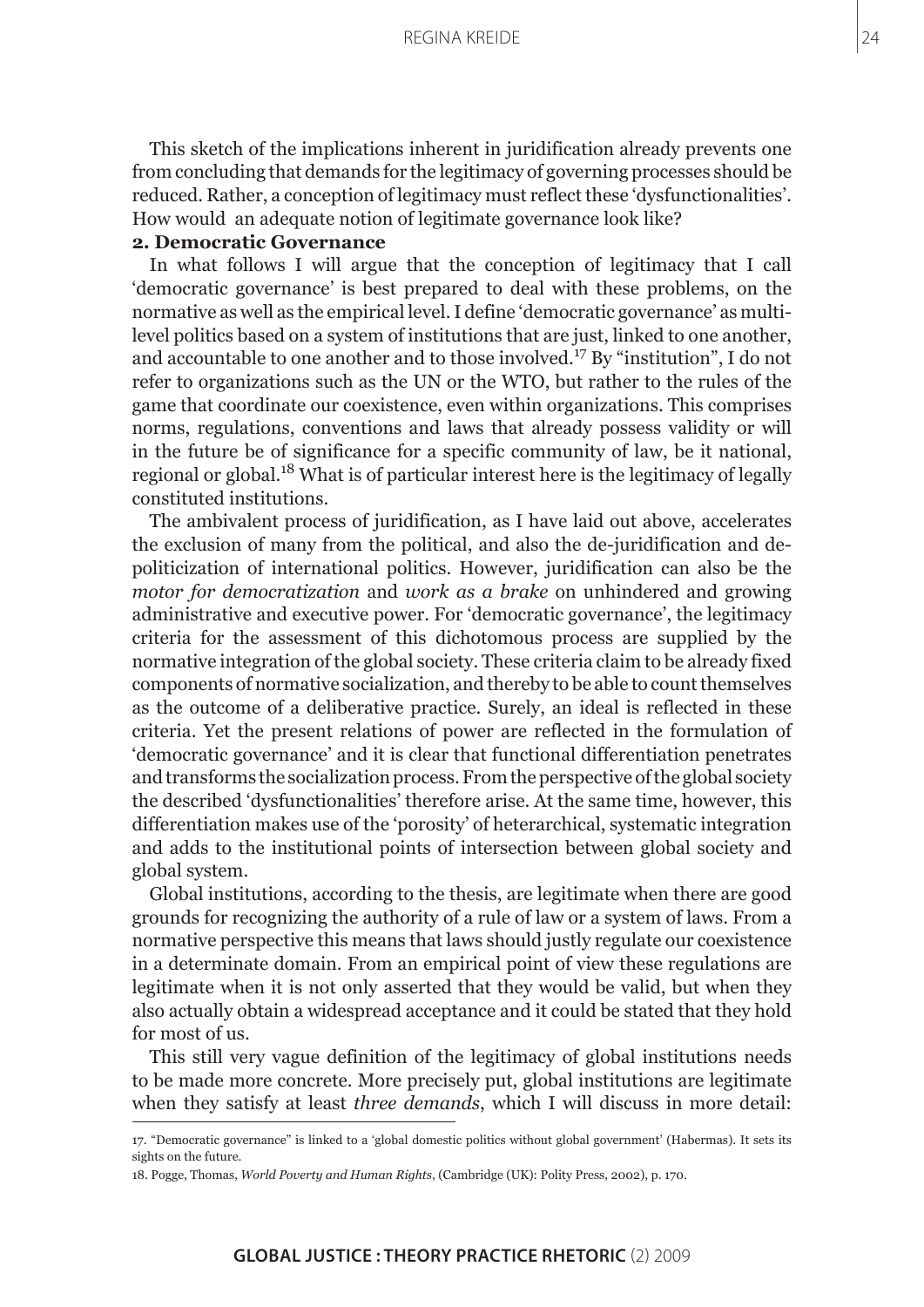first, they should be the result of a deliberative practice that attempts to close the gap between being affected by and setting rules (1); second, the formulation of 'democratic governance' is directed towards the anchoring of *democratic elements* that counteract de-juridification (2); and third, a rule-setting that does not contribute to de-politicization remains dependent on active public spheres and on the *sensibility* of rule-setting instances vis-à-vis the 'input' from the different public forums (3). Finally, the question comes up how realistic the actualization of legitimate forms of governance is. I will briefly show that already now global actors are subject to an increased pressure for justification, created through an emerging institutional context and requiring the realization of legitimate governance (4). Let us turn to the deliberative practices first.

*2.1 Deliberative Practices*

Deliberative practices, which we find in international bargaining systems, and also in the communication structures of the European Commission, yield arguments and grounds with which those involved react to the public pressure for justification. According to a frequently applied definition, political deliberation is a practice of legitimizing the issuing of legal regulations, which depends on public discussion and reason-giving among equal citizens.19 This definition thereby distinguishes itself from the conception repeatedly encountered lately in political science according to which deliberation has become the measure for successful international relations and even the foundation of diplomatic negotiations.20 The latter conception of deliberation ignores aspects that are an important element of the politically deliberative practice and of the practice of argumentation: next to *public* deliberation, this encompasses the *same opportunities* for any individual to have access to these deliberations without being subject to an internal or external restraint, and includes the regulated exchange of information in a reason-giving process.21 Under these alleged 'ideal' conditions the participants achieve a grounded 'hypothetical agreement'. The real political process, according to a general objection against deliberative practices in international politics, proceeds otherwise in different regards, which makes deliberation seem relatively uninteresting as an adequate form of practice for many theorists. In addition,

<sup>19.</sup> Cohen, Joshua, "Deliberation and Democratic Legitimacy", in: Hamlin, Alan/ Pettit, Philip (eds.), *The Good Polity* (Oxford: Blackwell, 1989), 17–34, reprinted in: Bohman, James / Regh, William (eds.), *Deliberative Democracy. Essays on Reason and Politics*, Cambridge (MA): MIT Press, 1997) 67–93, p. 22. Here I refer to Jürgen Habermas' theory of law, which has substantially shaped the concept of 'deliberative politics'. Habermas worked out his ideas on the legitimacy of law for the democratic state of law in Between Facts and Norms (1996). Later works, dealing with the legitimacy of international law, are more cautious in terms of normative presuppositions. In "The Postnational Constellation and the Future of Democracy" (in: *The Postnational Constellation. Political Essays*, Cambridge (MA): MIT Press, 2001), 58-112, especially pp. 109-111), Habermas proposes two criteria as a minimum that should be fulfilled: rationality and transparency in the processes of communication and decision. For a different interpretation of deliberation, see Shapiro, Ian, "Optimal Deliberation?", in: *The Journal of Political Philosophy*, 10 (2002), 196–211, who considers neither argumentation nor openness and expectation of consensus to be features of deliberation.

<sup>20.</sup> Risse, Thomas, "Global Governance and Communicative Action", in: *Government and Opposition*, 39 (2004), 288– 313; and also Müller, Harald, "Arguing, Bargaining and All That: Communicative Action, Rationalist Theory and the Logic of Appropriateness in International Relations", in: *European Journal of International Relations*, 10 (2004), 395–435.

<sup>21.</sup> Cohen, Joshua (1989), pp. 17 ff. Habermas understands deliberative practice as "the core structure in a separate, constitutionally organized political system", but not as a procedure constituted for the whole of society, nor even for all state institutions (Habermas, Jürgen (1996), *Between Facts and Norms*. Cambridge, Mass.: 305 f.).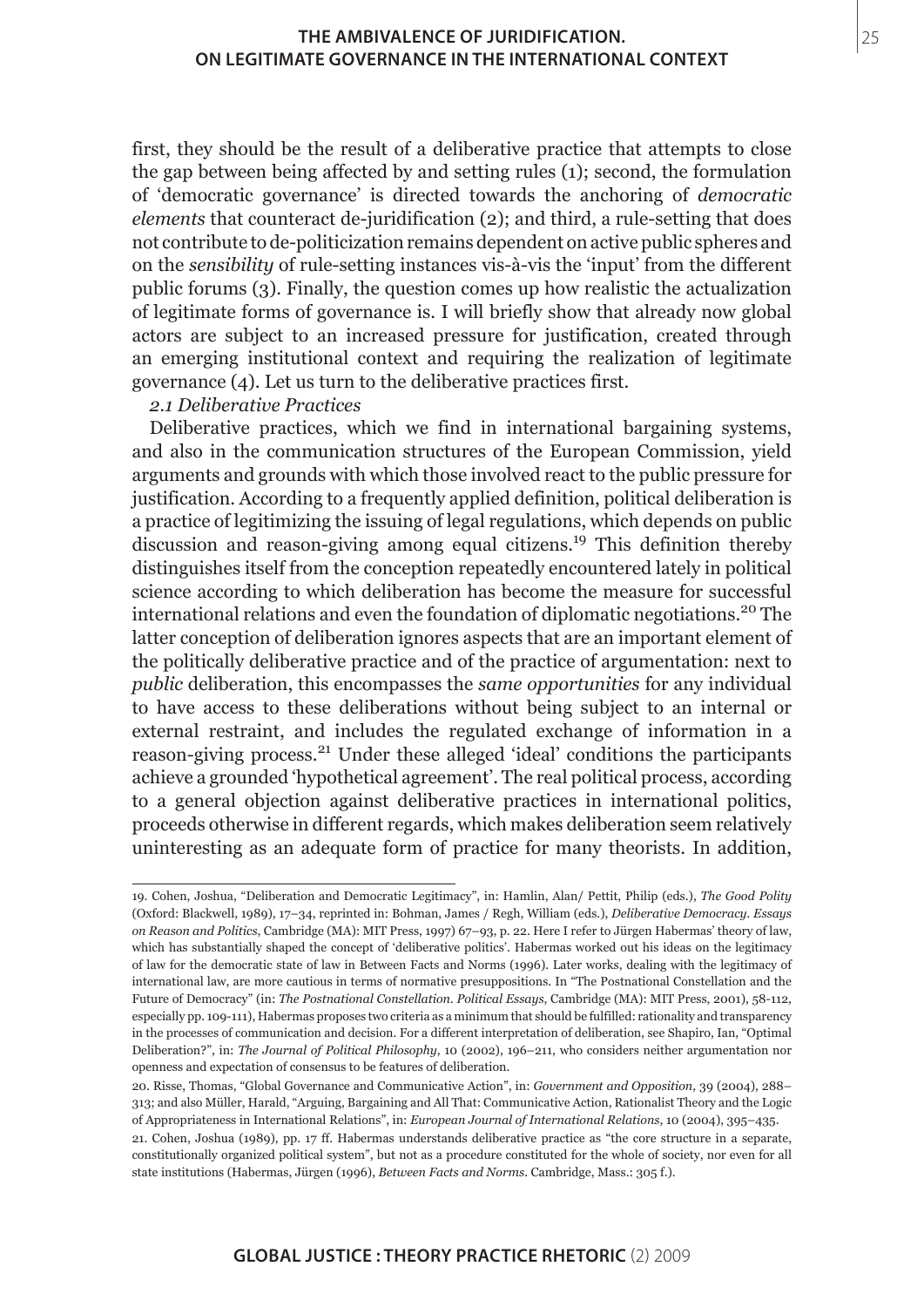#### Regina Kreide

the concentration on deliberation as political practice obstructs the view of other, legitimate if possible, forms of process, such as 'fair bargaining'.22 In what follows I would like to illustrate the conception of deliberation advocated here by discussing a series of objections.

A fundamental objection against deliberation is that it plays no role at all in international politics. Is it not the case that negotiations and prevailing political and economic bargaining power of the parties involved determine the content of international agreements and regulations? Recent investigations have shown that deliberative practices, understood in the previously formulated sense, *rationalize* the decision-making process. This happens not in all cases, but at least in some 'soft' bargaining systems, for instance in the domains of human rights and the environment. This is particularly the case when the public sphere is likewise engaged, that is, when the negotiations are transparent and representatives of NGO's have a certain influence on the outcome.23 Using the example of the implementation of human rights, Thomas Risse was able to show that in international political negotiations argumentation, deliberation and persuasion ('action oriented towards mutual understanding') become meaningful for the bargaining progress if international recognition as a legitimate bargaining partner is at stake.24 In this context he speaks of 'argumentative entrapment': even the participants that enter negotiations with a strategic intention must somehow give in to the discourse of the 'better argument' if they do not want to get caught in a contradiction.<sup>25</sup> In this manner, reasons are produced that can be brought up as justification vis-à-vis the parties involved―be they constituents, governments, employers or NGOs.<sup>26</sup>

An additional objection frequently raised is that deliberative processes are less efficient than pure bargaining practices.27 Does deliberative legitimacy undercut the capability of political systems for action? This objection is raised with reference to the necessity of majority voting, which, however, is 'foreign' to deliberation. According to this objection, the majority principle contradicts the

<sup>22.</sup> I am thankful to Andrew Arato and Jean Cohen for this indication.

<sup>23.</sup> Nanz, Patrizia/Steffek, Jens, "Deliberation and Democracy in Global Governance", in: Toyer, Sophie / Martimort-Asso, Bénoit (eds.): *Participation for Sustainability in Trade* (London: Ashgate, 2007), 61-72.

<sup>24.</sup> As was mentioned earlier, Risse's concept of deliberation is normatively undemanding; however, his work on the observance of human rights norms shows that in many areas a discerning concept of deliberation can already be found.

<sup>25.</sup> Risse, Thomas, "'Let's Argue!': Communicative Action in World Politics", in: *International Organization*, 54 (2000), 1–39.

<sup>26.</sup> Habermas, Jürgen, "Kommunikative Rationalität und grenzüberschreitende Politik: eine Replik", in: Niesen, Peter / Herborth, Benjamin (eds.), *Anarchie der kommunikativen Freiheit. Jürgen Habermas und die Theorie der internationalen Politik* (Frankfurt/M.: Suhrkamp, 2007), 406–460, p. 436. Justification can be understood in a very narrow sense as 'internal justification (accountability)': agents or political representatives have the corresponding duty to answer to their employers or constituents (Keohane, Robert, "Global Governance and Democratic Accountability", in: Held, David/ Koenig-Archibugi, Mathias (eds.), *Taming Globalization* (Cambridge, Polity Press, 2003), 130–160). Nonetheless, in a globalized economy with its undesired consequences for many this seems insufficient. 'External justification (accountability)' involves a more broadly conceived openness. According to this, all those exposed to an outcome an institution produces, e.g., environmental catastrophes, unhealthy products, or low wages, are entitled to a justification; institutions that either do not prevent such harms or even foster them are liable to a similar duty of justification. The concept of accountability assessed here springs from reciprocal accountability (Forst, Rainer, "The Right to Justification. Toward a Constructivist Conception of Human Rights", in: *Constellations* 6 (1999), 35-60).

<sup>27.</sup> Scharpf, Fritz, Governing in Europe. *Effective and Democratic?* (Oxford: Oxford University Press, 1999).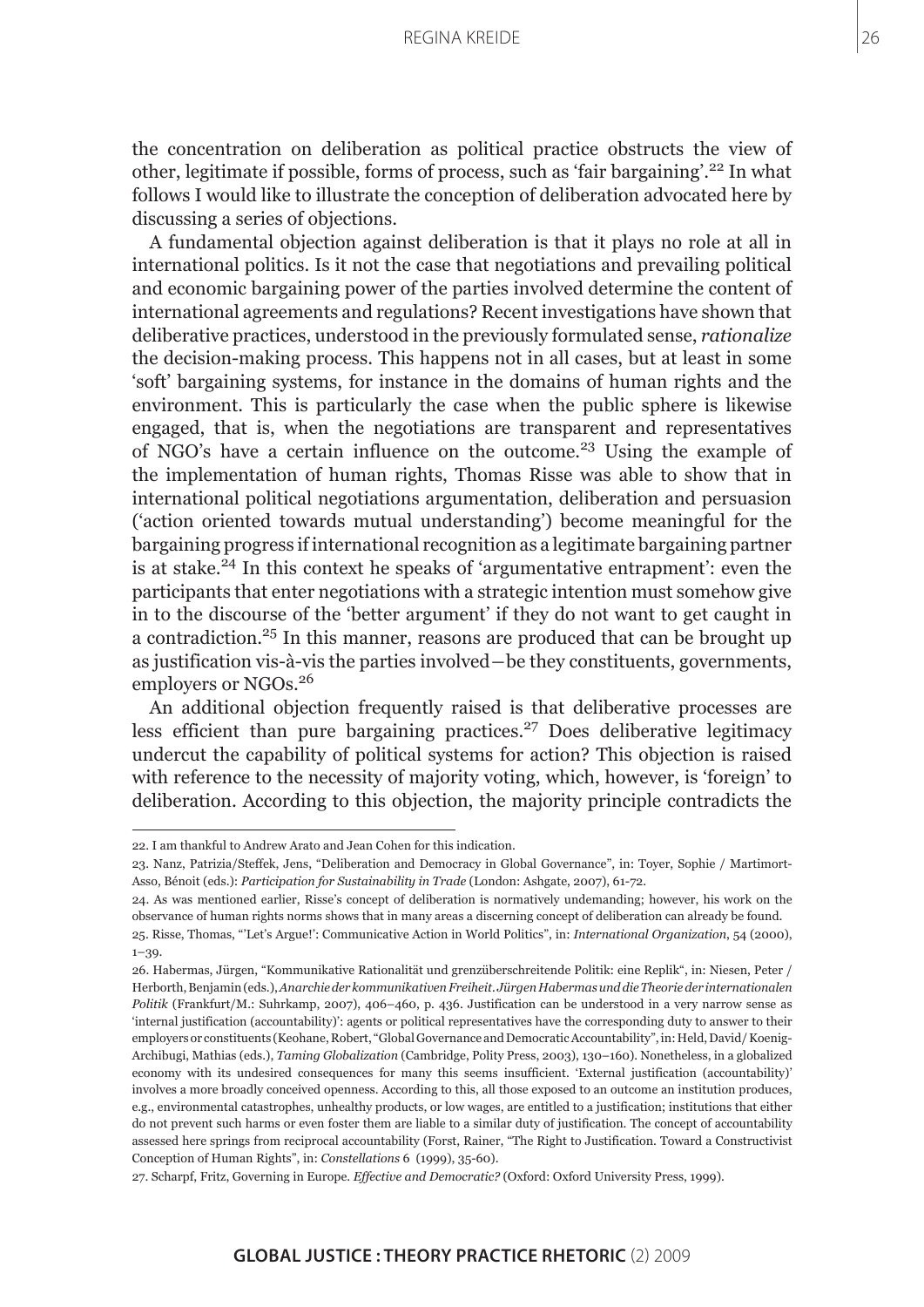conception that autonomous citizens reach consensus through understanding. The technical element of an aggregate of voices does not admit that one can hypothetically decide against the will of the majority on the basis of morally persuasive opinions.28 Yet, it is not such an easy matter. In what follows I will concentrate on a central point.

It is misleading to assume that a post-deliberative majority decision is completely insensitive to the quality of arguments and thereby to their rationality. This would mean to deny that the deliberative process has any influence on the aggregate of voices and that aggregation could proceed in a democracy in principle independently of any previous argumentation. This is a quite shortsighted assumption. Namely, what is 'extracted' through deliberation are precisely those arguments that persuade a majority and impose on a minority the task of coming up with a better argument.<sup>29</sup> The majority principle determines which arguments experience more approval at time X. One could say it is a type of indicator of the present state of the argumentation. If the majority principle only served to aggregate voices, without connecting back to a deliberative practice, one could even do without the institutional anchoring of processes of formation of opinions and wills, and simply carry out periodical 'opinion polls'. However, such a procedure clearly contradicts our conception of democracy by which minorities should again and again have the chance to challenge the status quo.

Deliberation is accused of inefficiency also for a second reason. It allegedly concentrates on the input- and so-called through-put legitimacy, the legitimacy of the practice, but does not aim at output-legitimacy. For this reason alone the applicability of the outcome and its consequences play a rather subordinate role. In a well-cited contribution and with a view towards the European Union, Fritz Scharpf remarked that missing input-legitimacy can and should be replaced by output-legitimacy―a recommendation also taken up for global governance. Since one can speak neither of a European *demos* nor of a European identity or even solidarity, although according to Scharpf there is considerable need for regulation, it would do the EU well to concentrate on its problem-solving capacities.30 Deliberation theory, however, does not concern the critique of the neglect of the output-legitimacy. An advantage of this formulation is, namely, that the process of argumentation is always already directed towards problemsolving. The possible negative consequences and side effects of a regulation are injected into the deliberative process as arguments and can be invoked against the adoption of a controversial regulation. In addition, a problem-solving strategy is more successful the more thoroughly integrated the parties concerned are into the rule-setting process. In the end they are the ones who must deal with the results in different societal domains. Success would come sooner if they were involved in the rule-setting process and correspondingly adopted the result. According to

<sup>28.</sup> Gosepath, Stefan, "Democracy out of Reason? Comment on Rainer Forst's 'The Rule of Reason'", in: *Ratio Juris*, 14 (2001), 379–390.

<sup>29.</sup> Lafont, Cristina, "Is the Ideal of a Deliberative Democracy Coherent?", in: Besson, Samantha/Martí, Jose Luis (eds.), *Deliberative Democracy and Its Discontents* (London: Ashgate, 2006), 3–26. 30. Scharpf (1999).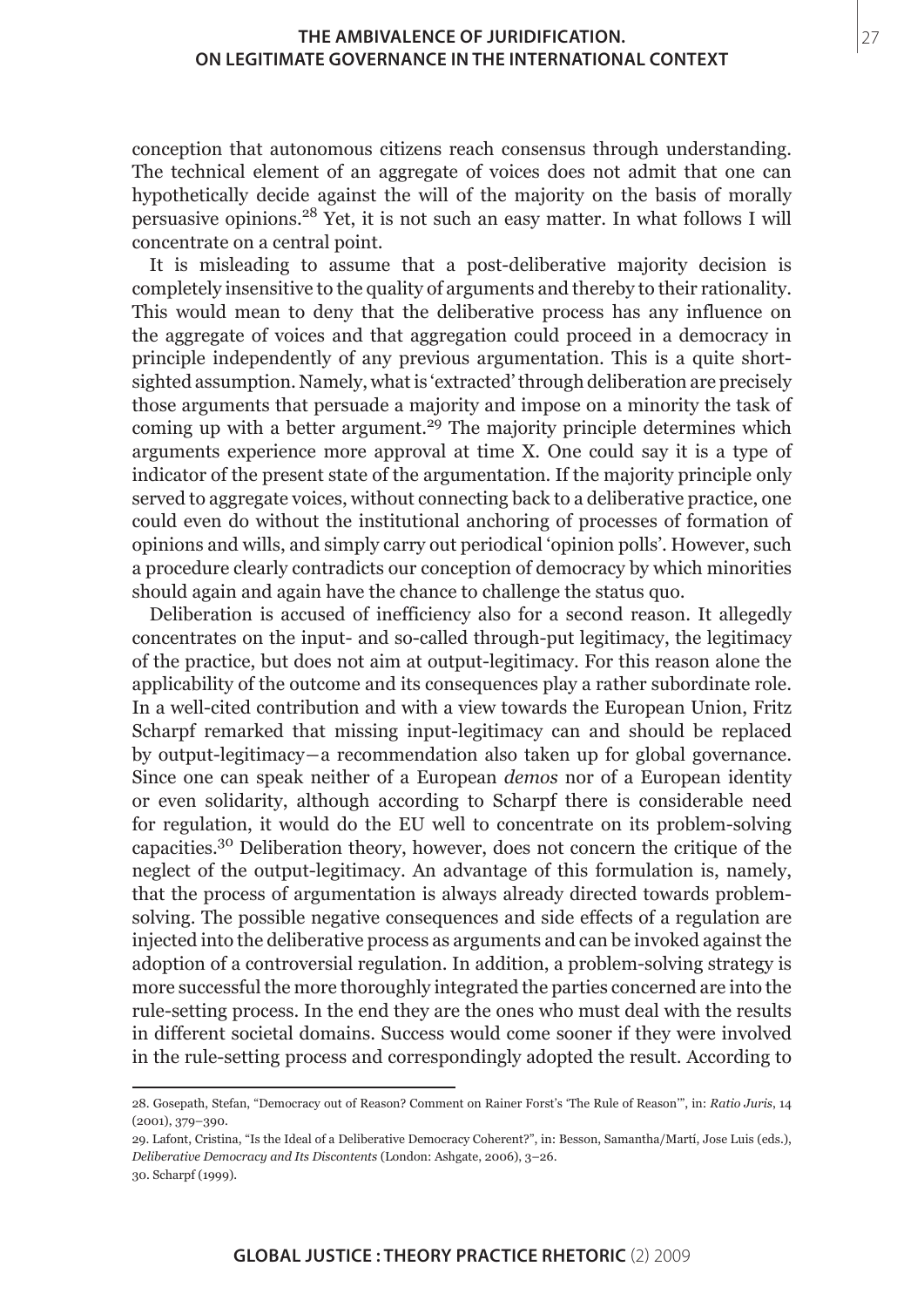studies, the problem of insufficient compliance with norms does not appear more serious than at a domestic level.<sup>31</sup> Thus, the effectiveness of global governance is directly connected to the quality of the decision-making process.

Finally, the possibility of establishing congruence between subjection to and authoring of rules is called into question.<sup>32</sup> Who should be included? According to which measure will it be decided who shall participate in which rule-setting process? A principle that can offer an answer to this is the so-called 'principle of affectedness', which states that all those who are affected by the outcome of a regulation should also be involved in its development. Defined in this general manner, the principle is still very vague. The question regarding how to measure affectedness needs to be made more concrete.

The determining feature is the effect on vital interests and human needs.<sup>33</sup> What is at stake here are not the effects of decisions, for instance, of a neighbor that, by developing her property, reduces the amount of light in my apartment, or of a management that decides to raise the price of coffee – although both naturally have effects on my life. It is rather *institutions* ― norms, regulations, rights, conventions ― standing in the foreground that are valid for a determinate community, be it national, regional, or global.34 What is meant by 'affectedness' here is to what degree access to essential resources through institutions is prevented or facilitated. For a more detailed determination of 'affectedness', one should distinguish between *fundamental*, *expanded* and *marginal* interests.

*Fundamental* interests are affected when existing institutions approve of or even encourage lack of command over one's own life and its physical integrity, or when its development is threatened or sharply curtailed. Among these fundamental interests, next to subsistence, health care, and education, one also finds the exercise of cultural practices, for instance the practice of faith, and a political participation that enables making these interests publicly thematic. Expanded interests are affected when existing institutions approve of or even encourage needs exceeding elementary needs. These refer to equal opportunities for participation in public, economic, and private life, and the fulfillment of life projects made possible through them, which concern public life, vocation, and family. Finally, marginal interests are affected when that requires challenging aesthetic or material presuppositions relating to 'lifestyle'.

For the identification of those who should be involved in the law-making

<sup>31.</sup> Zürn, Michael, "Introduction: Law and Compliance at Different Levels", in: Zürn, Michael/Joerges, Christian (eds.), *Law and Governance in Postnational Europe. Compliance Beyond the Nation-State*, (Cambridge: Cambridge University Press, 2005), 3–40, pp. 26 ff.; Risse (2004).

<sup>32.</sup> Due to reasons of space, I cannot address a further problem, namely, that the principle of affectedness only functions on a small scale. For this critique, see Goodin, Robert, "Democratic Deliberation Within", in: *Philosophy and Public Affairs*, 29 (2000), 81–109. Parkinson, John, "Legitimacy Problems in Deliberative Democracy", in: *Political Studies*, 51 (2003), 180–196; and Dryzek, John, "Legitimacy and Economy in Deliberative Democracy", in: *Political Theory* 29 (2001), 651–669, among others, reject this criticism.

<sup>33.</sup> Held, David, "Democratic Accountability and Political Effectiveness", in: *Government and Opposition*, 39 (2004), 364–391, pp. 373 ff.; Kreide, Regina, *Globale Politik und Menschenrechte. Macht und Ohnmacht eines politischen Instruments* (Frankfurt/M./New York: Campus, 2008), pp. 166 ff. David Held uses the term 'significantly affected' and speaks of 'strong, moderate and weak interests'.

<sup>34.</sup> Pogge (2002), p. 170.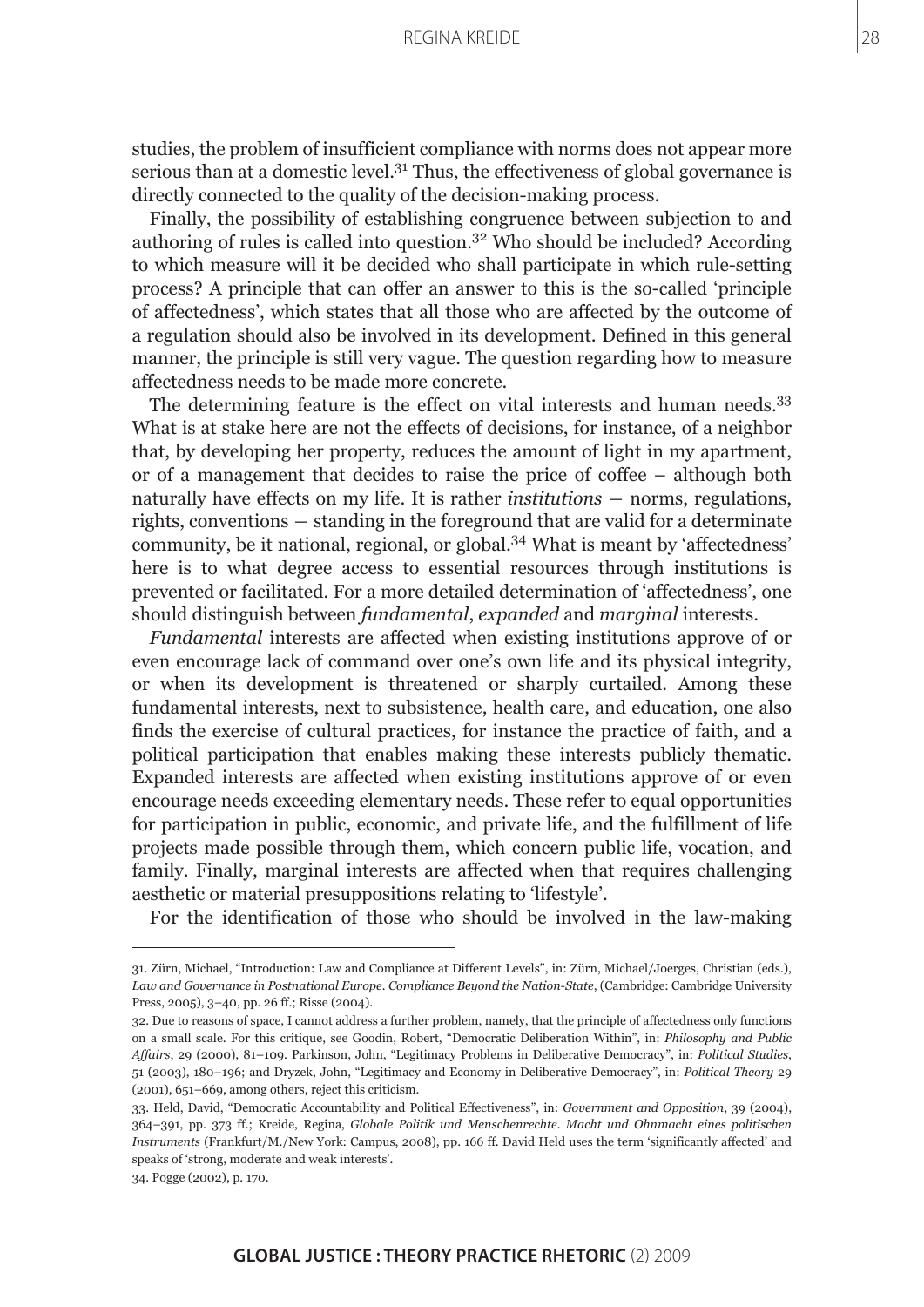processes, only the first two aspects are relevant; only they possess the necessary potential of being general enough to expect agreement of all those concerned with making concrete the principle of affectedness. The 'principle of affectedness' is inclusive and aims at the highest possible congruence between the circle of those whose fundamental and expanded interests are subject to political rule and the circle of those who exercise this rule.

The ideal of (transnational) deliberation advocated here is only one of four aspects that characterize, democratic governance'. The related question is: "What space does democracy occupy?". The relation between deliberation and democracy is in no way free of tension. Deliberation, in contrast to democracy, aims at generalizable interests and not at individual self-interest. It requires congruence between those subject to regulation and the authors of regulation, and is not satisfied with indirect representation. In a deliberative practice, what counts is the argument and not the amount of votes―only to mention some important points. And yet, deliberation and democracy refer to one another. Without the connection to democratic elements, deliberation remains a regulation practice that neither effectively institutionalizes the principle of congruence, nor possesses the capacity to adequately react against de-juridification and de-politicization.

# *2.2 Democratic Elements*

Deliberative processes alone cannot close the legitimacy gap that emerges when international treaties, decisions, or even internationally binding conventions are for the most part not even indirectly linked back to democratic constitutions through the states involved in the negotiations. Therefore, it requires democratic elements, that is, institutional hinges that, analogous to inner-societal organizations, adopt democratic functions in a decentralized multi-level system.35 An institutionally anchored participation of the citizens, the requirement that the executive act through legal means, and that acts of the executive can always be challenged in independent courts are only some proposals I will more closely address in what follows.

Deliberation cannot adequately institutionally represent the interests of marginalized groups. Minority positions must also obtain *actual* access to negotiations and possess influence on decision-making. An expansion of the possibilities of citizens' political cooperation would prevent the law from not only becoming pluralized internally, but also from losing external sovereignty vis-àvis other systems of norms and complexes of rules (perhaps local traditions). But how could this look in political reality? The minimal normative foundation for legal unity should also prospectively embody the United Nations charter. It could possess constitutional status, in contrast to the *lex mercatoria*, since it is based on international agreements and its basic elements are reflected in domestic constitutions that have been at least partially achieved through referenda.36 The

<sup>35.</sup> Forst, Rainer, "Dialektik der Moral. Grundlagen einer Diskurstheorie transnationaler Gerechtigkeit", in: Forst, Rainer, *Das Recht auf Rechtfertigung* (Frankfurt/M: Suhrkamp, 2007), 343–357 (transl. into English by Flynn, Jeff: *The Right to Justification*, New York: Columbia University Press, in preparation) also argues for inner-societal equivalents in the form of democratic elements.

<sup>36.</sup> Habermas (2007), p. 450.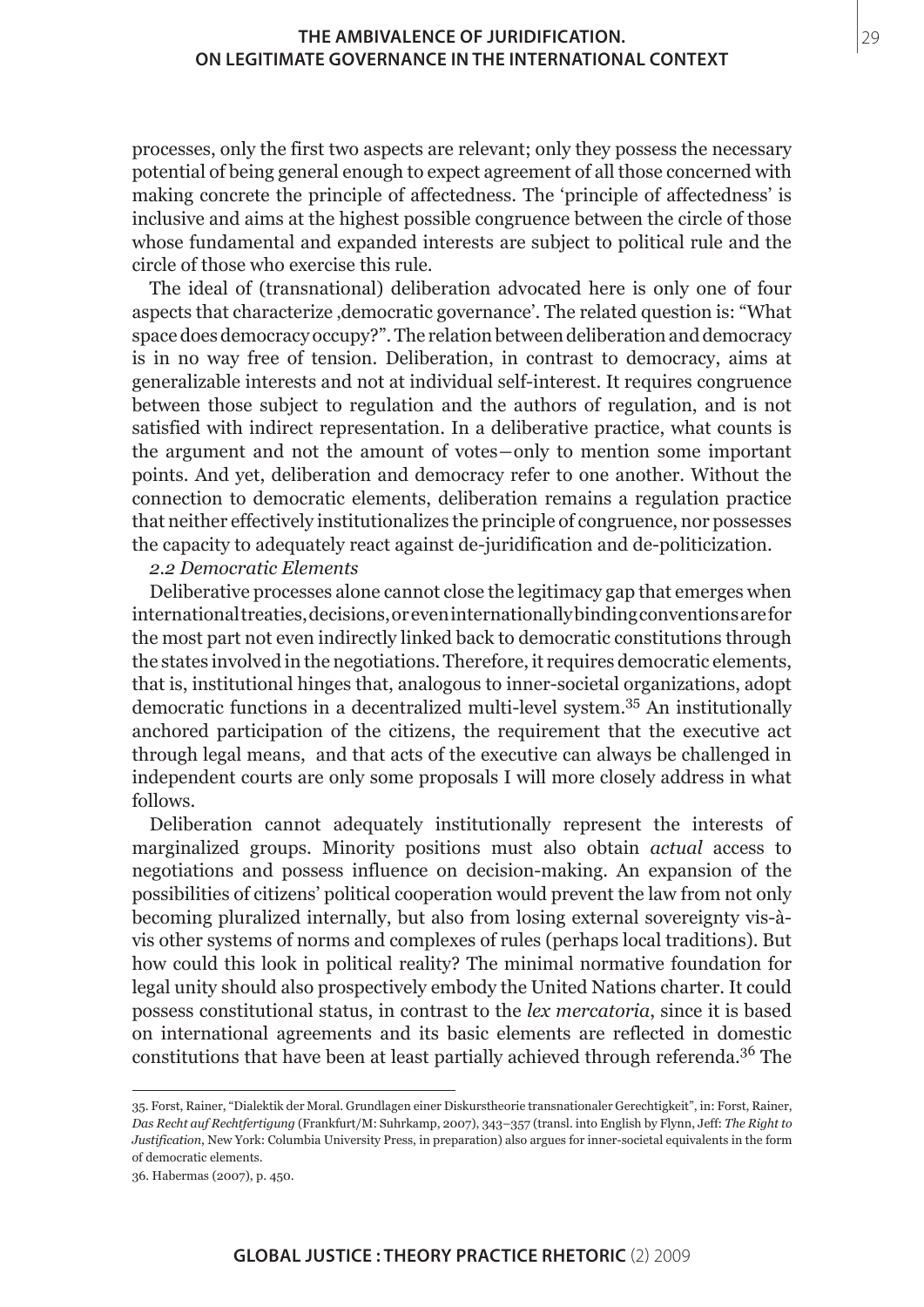#### Regina Kreide

long discussed reform to the United Nations should aim at including the General Assembly 'in deliberative ways in the decision-making of the Security Council' and also making it an organ that represents the world citizens. This could perhaps occur by long-term transformation into a world parliament consisting of delegates from democratically elected parliaments (and a chamber of state representatives). Even in the World Security Council a fundamental principle of the Charter must be made procedural, namely, that of the sovereign equality of all member states. Only then would the participation of all states in decision-making be assured, independent of their economic and political power.

Beneath the level of world organizations one can already recognize indications of the constitutionalization of democratic participation. By now, political affiliation has been detached from the general state citizenship that encompasses all rights. Regional and international norms ensure entitlements for the individual beyond nation state borders (above all, at the EU level), whereas the political activities of the citizens are positioned at local, regional and international levels. Decentralized, deliberative forums for issues such as human rights, environment, health, retirement plans, and energy are precursors to an institutional participation in brain trusts and decision-making organs. The EU in particular regards itself as open to the demand for a democratization of its governance and attempts to honor it, even in the failed constitutional EU draft.

What deliberation alone lacks, as was already mentioned, are the legal instruments to achieve a transnational institutionalized control of the executive and administration. For this, institutional efforts are required to *bind* international administrative organizations (for example, WTO or NATO) to nation state, democratically achieved decisions. Only by virtue of this is administrative power subject to the democratic will of the citizens. Legal obligations are a normative pillar of nation state democracies, but are not easy to establish at a transnational level. The fencing in of the executive by classical international organizations such as NATO still functions transnationally to some extent since its representatives must abandon accountability to the constituency 'at home'.37 Even international organizations such as the WTO, the World Bank and the International Monetary Fund, are aware of their external responsibilities regarding justification and have become sensible vis-á-vis those affected by their decisions. Studies show that precisely these organizations have opened themselves up to participation of NGOs, and this has amounted to the formalization of relations between international organizations and NGOs.38 For international organizations, this presents a possibility for tapping into one of the state-independent sources of legitimacy. This indeed weakens the connection back to the domestic constituency, but simultaneously strengthens the position of those citizens that do not come from democratic industrialized states and can only count on support from NGOs.

Foreseeably, this may account for substantial differences regarding the openness

<sup>37.</sup> Brunkhorst, Hauke, "Zwischen transnationaler Klassenherrschaft und egalitärer Konstitutionalisierung", in: Niesen, Peter/Herborth , Benjamin (eds.), *Anarchie der kommunikativen Freiheit. Jürgen Habermas und die Theorie der internationalen Politik* (Frankfurt/M.: Suhrkamp, 2007), 321–349, p. 337. 38. Nanz/Steffek (2007).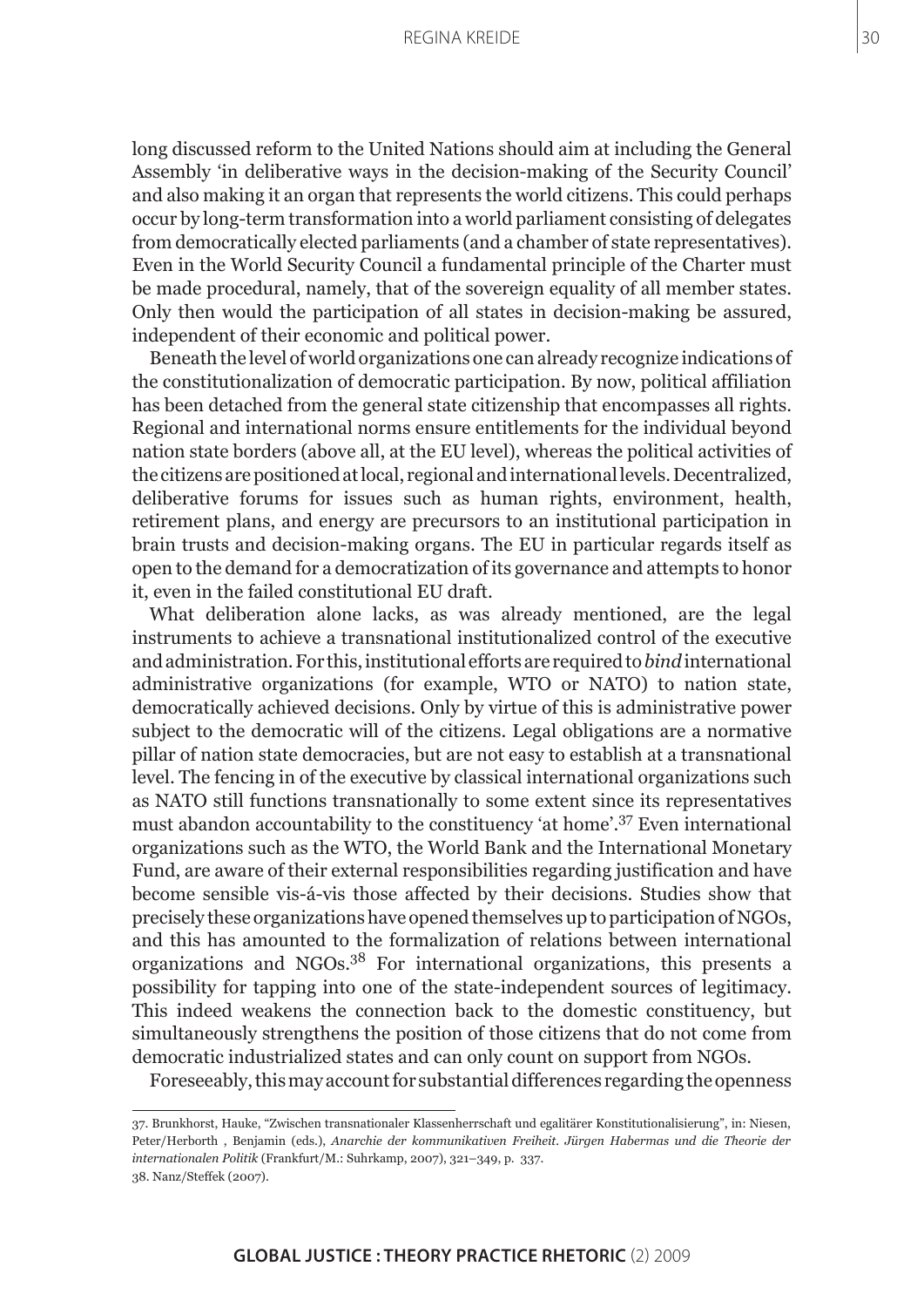of the different international organizations vis-à-vis civil society groups. Whereas in the project-oriented international organizations specializing in humanitarian aid, economic cooperation, human rights work, or the environment (*Forest Stuartship Council*) there is intensive cooperation, the large economic organizations (WTO) open up only moderately (NGOs have consultation rights there), and the financial organizations (IMF) next to nothing at all. This reluctance of the World Bank and the IMF is explained by the danger of counter-productive financial speculations that may increase if too many people have too much knowledge about the ongoing financial projects.39 Reader might not know what "counter-productive speculation"is. The fencing in of administrative instances is also difficult because in addition to the national parliaments there are other transnational law-giving instances. Overriding national parliaments, an arbitration mechanism added to the organization becomes a legislative organ.<sup>40</sup>

Hence, to conclude, needed is also a transnational expansion of the existing legal guarantees of rights through which the equality of the bargaining partners can be achieved independently of economic and political bargaining power. Independent arbitration is an important step on the way to a transnational legal guarantee of rights and, next to the signs of a self-developing democratic legitimation, a further aspect of the constitutionalization of international relations. Since the nineties organs similar to courts have been created for a range of international procedures, which provide a binding interpretation of international norms of law and an at least approximate equality of parties. An investigation by Bernhard Zangl shows that the juridification of international procedures for dispute settlements has led to an increased readiness of member states of the OECD to follow these procedures.41 The increase of juridified dispute settlement procedures is of enormous importance for the equal treatment of parties of varied power when laws have been breached. However, it is also beyond question that the organs for settling disputes judge independently, above all from a political point of view, only when the judges belong to a permanent judicial panel and do not receive their salary from 'their' state or from private actors.<sup>42</sup>

## *2.3 Public Spheres*

The inclusion of marginalized, relatively powerless, economically deprived population groups affected by transnational decisions depends decisively on the pressure of public spheres on international organizations. The significance of public spheres has been subject to a considerable change in the last thirty years. In the seventies and eighties 'civil society' was still a political space for the autonomous self-organization of the citizens, who defied the military regimes in Latin America and Eastern Europe.43 In the nineties an increased critique 31

<sup>39.</sup> Nanz/Steffek (2007).

<sup>40.</sup> Brunkhorst (2007), p. 337.

<sup>41.</sup> Zangl, Bernhard, *Internationalisierung der Rechtsstaatlichkeit* (Frankfurt am Main/New York: Campus, 2006), pp. 237 ff.

<sup>42.</sup> *Ibid*, p. 51.

<sup>43.</sup> For Latin America and the international networking of its civil society organisations, see Keck, Margaret E./Sikkink, Kathryn, *Activists Beyond Borders* (Ithaca/London: Cornell University Press, 1998); for a theory of civil society and Eastern Europe, see Cohen, Jean L./Arato, Andrew, *Civil Society and Political Theory* (Cambridge (MA): MIT Press, 1994).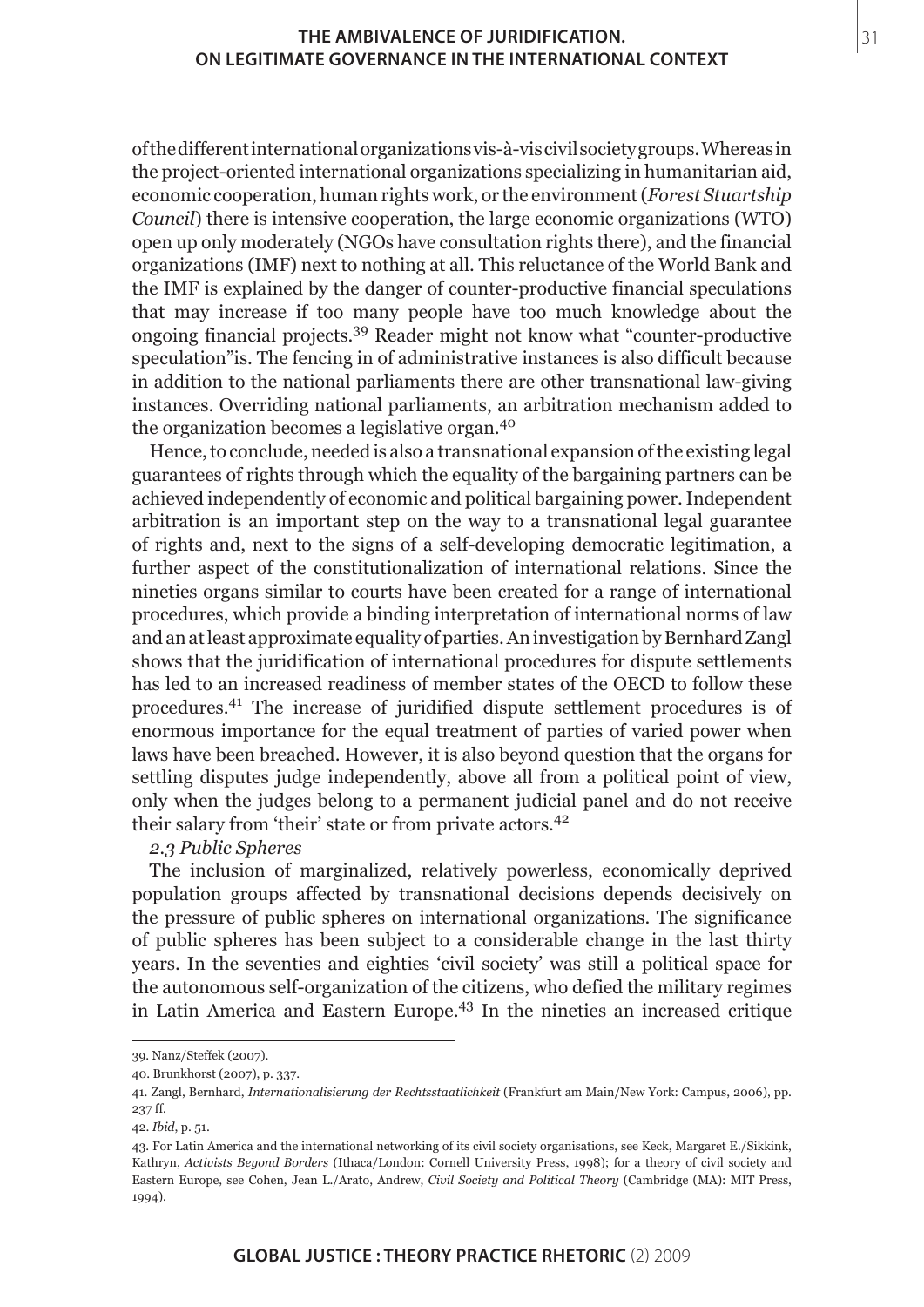32

emerged against the 'tamed' social movements that appeared in the form of transnationally operating NGO's that act very professionalized but by doing so suited everybody, from the activists to the trans-national entities and the international government organizations.44 Yet the NGOs embody the promise of externalizing the 'inner': protests, ideas and activities become global.45 For this reason they are the opposite of the terror that internalizes the 'external' above all by evoking angst among the population by means of repression, violence and arbitrariness, and by wanting to strangle any civic commitment. Despite the danger of global terror, social movements and NGOs that lobby international organizations have not let themselves be pushed back.46 The gap between professionally working NGOs and social movements, however, is often not as large as feared. For, NGOs rely on weak or informal public spheres, those public spheres that can prosper under the shadow of the fundamental right to freedom, but without having decision-making authority at their disposal.47 Their strength lies in being able to oppose something to the continuously threatening encroachments through the system-instrumental domain of organization (administrative control). However, faith in the vigilant public sphere, coupled with the supposition that bargaining in international organizations proceeds through deliberation, occasionally obstruct the view of the institutional necessity of fencing in the unleashed administrative and private law systems in order to protect nation state sovereignty.

Hence, informal public spheres must be completed through formal ones that are assessed not only by the practical implementation of elections and referenda; they also establish hard law, that is, enforceable law and possibilities of action at all levels of interpretation, concretization and implementation of the law. They make possible a structural coupling between statements, political actions, and civil disobedience, on the one side, and test cases and verdicts, which can effectively enforce civil and international law norms, on the other. Examples of this can be found in international labor laws, where companies in Indonesia have been accused courts in California of violating legal labor standards. A negative example in which the informal public sphere actually remains weak are the street children in Brazil, where, despite spectacular international protests by NGOs, no proper criminal proceeding following the rule of law has taken place.<sup>48</sup>

# *2.4 Institutional Context*

These empirically substantiated achievements show that we do not have to accept the 'powerlessness of the ought'. It must be added that present developments in the domain of transnational governance, as well as in international law, can

45. Kaldor, Mary, "The Idea of Global Civil Society", in: *International Affairs*, 79 (2003), 583–595, p. 591.

<sup>44.</sup> Chandhoke, Neera, *The Conceits of Civil Society* (Oxford: Oxford University Press, 2003), pp. 90–137.

<sup>46.</sup> For a good overview of different activities, publications and counter-positions, see Broad, Robin, *Global Backlash. Citizen Initiatives for a Just World Economy* (Lanham: Rowman & Littlefield, 2002); see also Keane, John, *Global Civil Society?* (Cambridge (UK): Cambridge University Press, 2003).

<sup>47.</sup> Fraser, Nancy, "Rethinking the Public Sphere: A Contribution to the Critique of Actually Existing Democracy", in: Fraser, Nancy, *Justice Interruptus. Critical Reflections on the "Postsocialist" Condition*, London: Routledge 1996, 69-98; Brunkhorst, (2005).

<sup>48.</sup> Brunkhorst, Hauke, "Globalizing Democracy Without a State: Weak Public, Strong Public, Global Constitutionalism", in: *Millennium* 31 (2002), 675–690.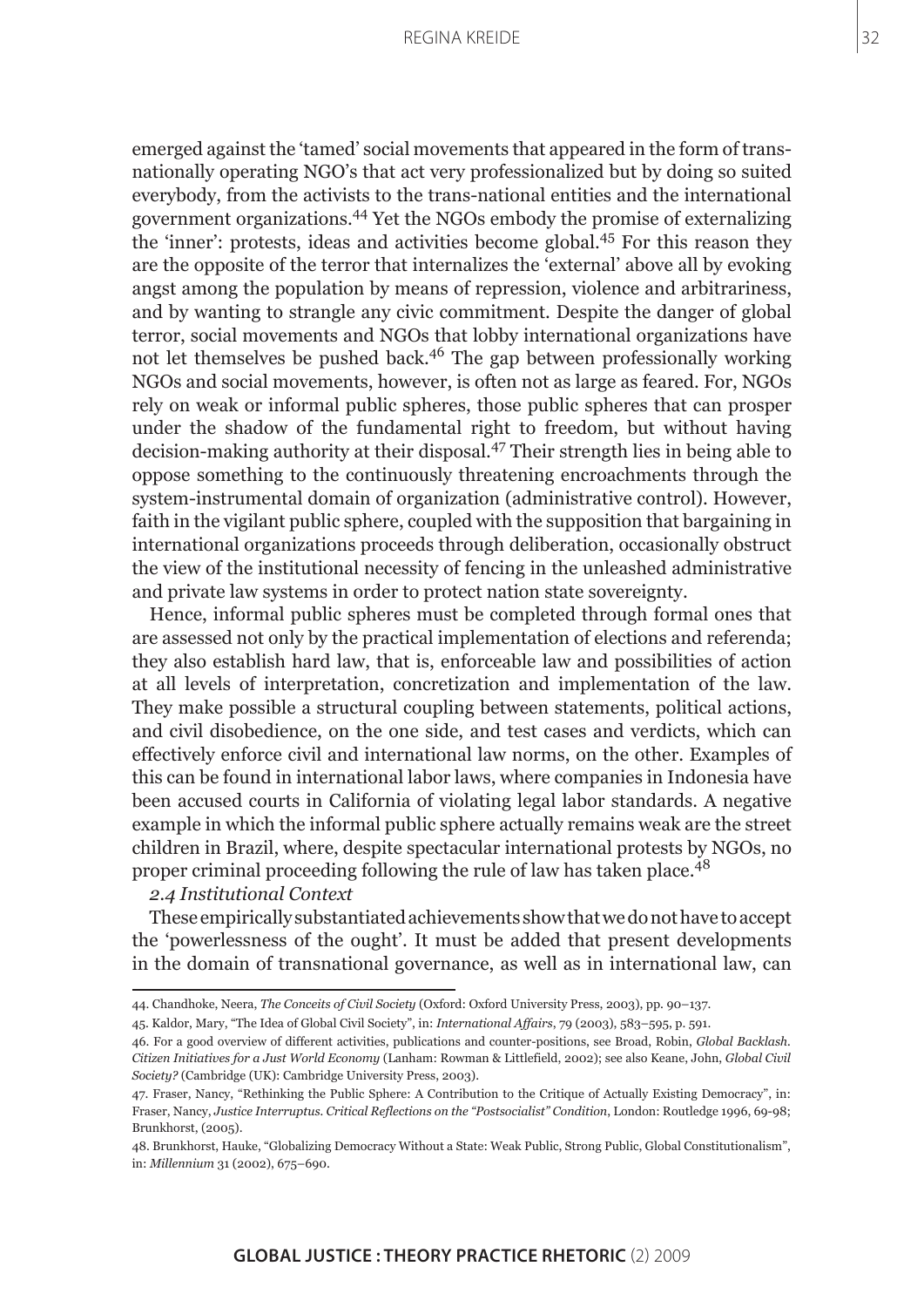be understood as *institutional context* that, insofar as it generates pressure for justification and control, advances the implementation of legitimate processes of juridification. To name only one example: by now a juridical network has developed through the implementation of human rights obligations for collective, private actors. Among these are formulations of international liability for private actors, indictments regarding complicity with these same actors when grave human rights violations are at stake, even ILO agreements and private-public partnerships, such as the Global Compact.49 They present empirical structural inducements that make it difficult for global actors to reject deliberative rulesetting processes and to prevent other actors from abiding by international law agreements (for instance those pressed by the *International Labour Organisation* – ILO) and from being subject to independent jurisdictions. The limits of the 'disembedding' of the law and even of the market from political contexts lay in deliberative action.

## **Conclusion**

Because of the juridification of international relations transnational governance seldom runs along informal paths, and is rather strengthened in legally formalized, decentralized paths. However, according to the argumentation, this development is highly ambiguous. On the one hand, it causes subjection to rules and authoring of rules to drift apart from one another; it accelerates de-juridification through deformalized law and undermines the bindingness of nation state civil law regimes; and it advances a de-politicization of political decision-making processes. On the other hand, juridification recovers the potential for taming precisely these 'dysfunctionalities'. Law then becomes the engine for the development of legitimate global forms of government.

Against this background I have argued that transnational governance forms are legitimate when, firstly, a deliberative practice closes the gap between being affected by and setting rules; second, when de-juridification is counter-acted by anchoring democratic elements; and, third, when those involved can trust in the sensitivity of the rule-setting instances to the 'input' from different public forums. A democratic transnational government binds deliberation and democratic elements together: without democratic elements it amounts to the exclusion of marginalized minorities, whose position is perpetuated by informal mechanisms through which majority power is exercised. Without deliberation, however, the practice becomes trivial; it does not do justice to the complexity of the problems to be solved , and it becomes less important for those involved, for whom the results are merely decreed.<sup>50</sup>

49. Kupers, Andrew, "Redistributing Responsibilities – the UN Global Compact with Corporations", in: Follesdal, Andreas/ Pogge, Thomas (eds.), *Real World Justice*, Dordrecht: Springer, 2005, 359-380; Kreide, Regina, "The Obligations of Transnational Corporations in the Global Context. Normative Grounds, Real Policy, and Legitimate Governance, in: *Èthique et Èconomique / Ethics and Economics*, vol. 4/2 (2007), 160-179. 50. Brunkhorst (2007), p. 333.